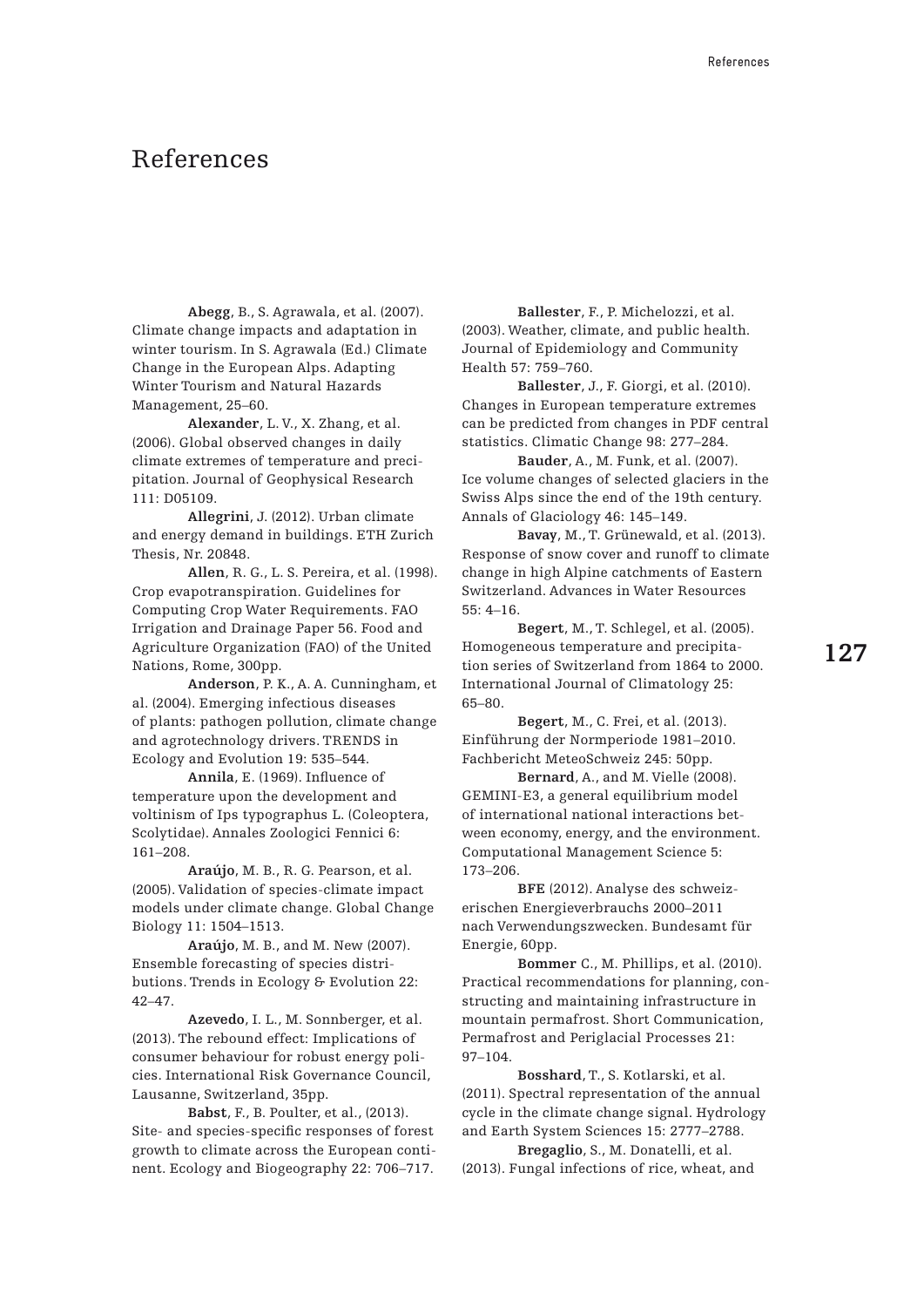grape in Europe in 2030–2050. Agronomy for Sustainable Development 33: 767–776.

**Büntgen**, U., D. C. Frank, et al. (2008). Growth responses to climate in a multi-species tree-ring network in the Western Carpathian Tatra Mountains, Poland and Slovakia. Tree Physiology 27: 689–702.

**Buser**, C., H. R. Künsch, et al. (2009). Bayesian multi-model projection of climate: bias assumptions and interannual variability. Climate Dynamics 33: 849–868.

**Caffarra**, A., M. Rinaldi, et al. (2012). Modelling the impact of climate change on the interaction between grapevine and its pests and pathogens: European grapevine moth and powdery mildew. Agriculture Ecosystems & Environment 148: 89–101.

**Calanca**, P. (2007). Climate change and drought occurrence in the Alpine region: How severe are becoming the extremes? Global and Planetary Change 57: 151–160.

**Calanca**, P., and M. A. Semenov (2013). Local-scale climate scenarios for impact studies and risk assessments: integration of early 21st century ENSEMBLES projections into the ELPIS database. Theoretical and Applied Climatology, 113: 445–455.

**Cattiaux**, J., R. Vautard, et al. (2011). Winter 2010 in Europe: A cold extreme in a warming climate. Geophysical Research Letters 37: L20704.

**Ceppi**, P., S. C. Scherrer, et al. (2012). Revisiting Swiss temperature trends 1959– 2008. International Journal of Climatology 32: 203–213.

**CH2011** (2011). Swiss Climate Change Scenarios CH2011. Zurich, published by C2SM, MeteoSwiss, ETH, NCCR Climate and OcCC.

**Chen**, I. C., J. K. Hill, et al. (2011). Rapid Range Shifts of Species Associated with High Levels of Climate Warming. Science 333: 1024–1026.

**Christensen**, J. H., T. Carter, et al. (2002). PRUDENCE employs new methods to assess European climate change. EOS 82: 147.

**Christenson**, M., H. Manz, et al. (2006). Climate warming impact on degree-days and building energy demand in Switzerland. Energy Conversion and Management 47: 671–686.

**Cioldi**, F., A. Baltensweiler, et al. (2010). Waldressourcen. In: Brändli U–B (ed.) Schweizerisches Landesforstinventar. Ergebnisse der dritten Erhebung 2004– 2006. Birmensdorf, Eidgenössische

Forschungsanstalt für Wald, Schnee und Landschaft WSL. Bern, Bundesamt für Umwelt, BAFU.

**Conti**, S., P. Meli, et al. (2005). Epidemiologic study of mortality during the summer 2003 heat wave in Italy. Environmental Research 98: 390–399. Deschenes, O., M. Greenstone, et al. (2009). Climate Change and Birth Weight. American Economic Review 99: 211–217.

**Deschenes**, O., and M. Greenstone (2011). Climate Change, Mortality, and Adaptation: Evidence from Annual Fluctuations in Weather in the US. American Economic Journal: Applied Economics 3: 152–185.

**Dobbertin**, M., B. Wermelinger, et al. (2007). Linking increasing drought stress to Scots pine mortality and bark beetle infestations. The Scientific World Journal 7: 231–239.

**Dullinger**, S., A. Gattringer, et al. (2012). Extinction debt of high-mountain plants under 21st-century climate change. Nature Climate Change 2: 619–622.

**Eitzinger,** J., K. C. Kersebaum, et al. (2009). Landwirtschaft im Klimawandel. Clenze, Agrimedia.

**Elkin**, C., B. Reineking, et al. (2012). Do small-grain processes matter for landscape scale questions? Sensitivity of a forest landscape model to the formulation of tree growth rate. Landscape Ecology 27: 697–711.

**Elkin**, C., A. G. Gutierrez, et al. (2013). A 2°C warmer world is not safe for ecosystem services in the European Alps. Global Change Biology 19: 1827–1840.

**Engesser**, R., B. Forster, et al. (2008). Forstliche Schadorganismen im Zeichen des Klimawandels. Schweizerische Zeitschrift für Forstwesen 159: 344–351.

**Engler**, R., C. F. Randin, et al. (2011). 21st century climate change threatens mountain flora unequally across Europe. Global Change Biology 17: 2330–2341.

**European Environmental Agency** (EEA) (2012). Climate change, impacts and vulnerability in Europe 2012. EEA Report No 12/2012. Luxembourg, Office for Official Publications of the European Union.

**Farinotti**, D., M. Huss, et al. (2009). An estimate of the glacier ice volume in the Swiss Alps. Global and Planetary Change 68: 225–231.

**Farinotti**, D., S. Usselmann, et al. (2012). Runoff evolution in the Swiss Alps: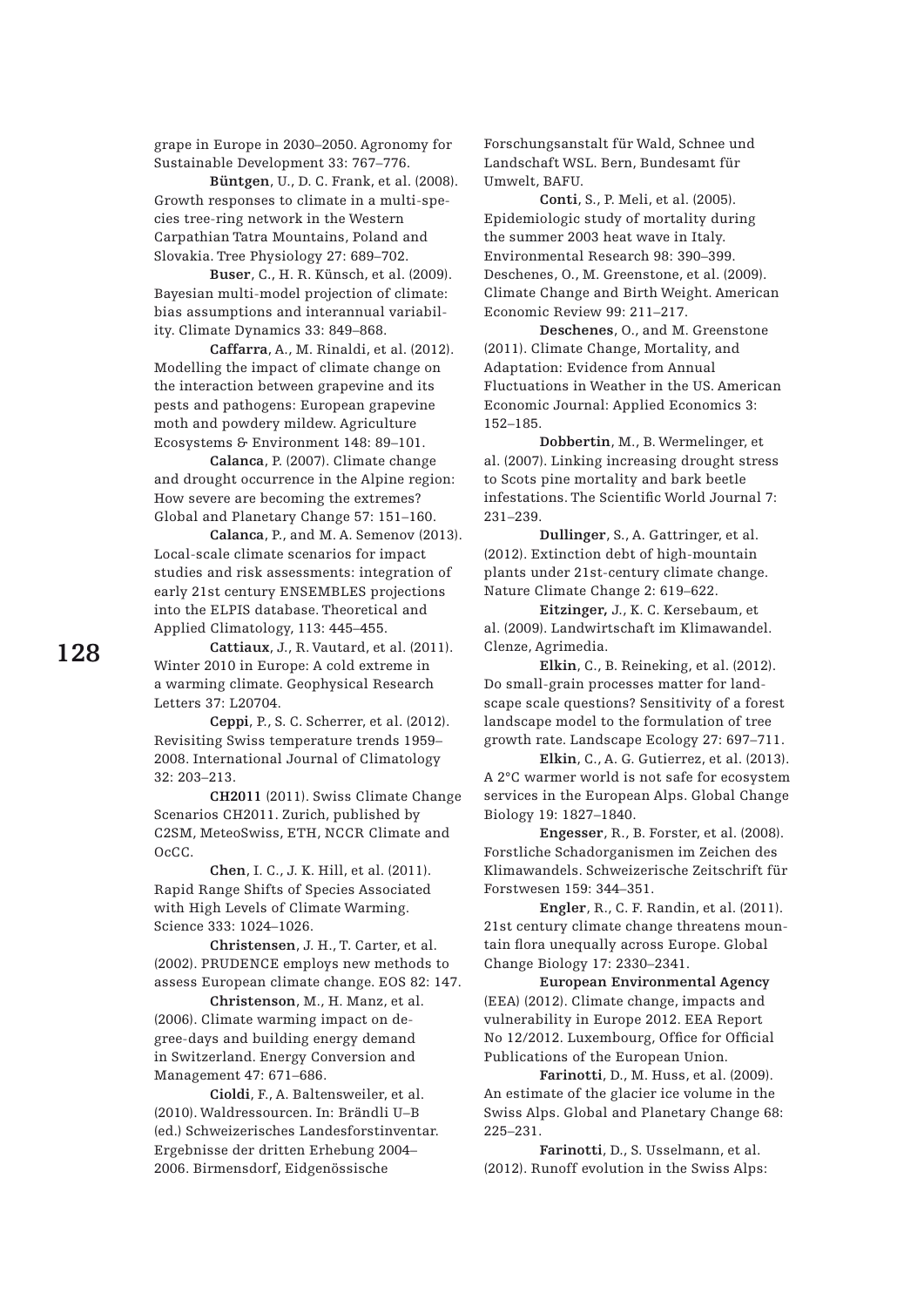projections for selected high-alpine catchments based on ENSEMBLES scenarios. Hydrological Processes, 26(13), 1909–1924.

**Faust**, A. K., C. Gonseth, et al. (2012). Modélisation de l'adaptation aux changements climatiques dans un modèle intégré, REME Report, EPFL, 158pp.

**Figura**, S., D. M. Livingstone, et al. (2011). Regime shift in groundwater temperature triggered by the Arctic Oscillation, Geophysical Research Letters, 38: L23401.

**Figura,** S., D. M. Livingstone, et al. (2013). Competing controls on groundwater oxygen concentrations revealed in multidecadal time series from riverbank filtration sites. Water Resources Research 49: 7411-7426.

**Fischer**, E. M., C. Schär (2010). Consistent geographical patterns of changes in high-impact European heatwaves. Nature Geoscience 3: 398–403.

**Fischer,** A. M., A. P. Weigel, et al. (2012a). Climate change projections for Switzerland based on a Bayesian multimodel approach. International Journal of Climatology 32: 2348–2371.

**Fischer**, E.M., J. Rajczak, et al. (2012b). Changes in European summer temperature variability revisited. Geophysical Research Letters 39: L19702.

**FOEN** (2012a). Adaptation to climate change in Switzerland. First part of the Federal Council's strategy, 64pp.

**FOEN** (2012b). Auswirkungen der Klimaänderung auf Wasserressourcen und Gewässer – Synthesebericht zum Projekt «Klimaänderung und Hydrologie in der Schweiz», 76pp.

**Frei**, C., (2014). Interpolation of temperature in a mountainous region using non-linear profiles and non-euclidean distances, International Journal of Climatology, in press.

**French**, H. M. (2007). The Periglacial Environment, 3rd edition, 478pp.

**Frich**, P., L. V. Alexander, et al. (2002). Observed coherent changes in climatic extremes during the second half of the twentieth century, Climatic Research 19: 193–212.

**Fuhrer**, J. (2012). Bewässerungsbedarf und Wasserdargebot unter heutigen und künftigen Klimabedingungen. Report, Forschungsanstalt Agroscope Reckenholz-Tänikon ART, Zürich, 48pp.

**García-Herrera** R., J. Díaz, et al. (2010). A review of the European summer heat wave of 2003. Critical Reviews in Environmental Science and Technology 40: 267–306.

**Gregory**, P. J., S. N. Johnson, et al. (2009). Integrating pests and pathogens into the climate change/food security debate. Journal of Experimental Botany 60: 2827–2838.

**Greening**, L. A., D. L. Greene, et al. (2000). Energy efficiency and consumption – the rebound effect – a survey. Energy Policy 28: 389–401.

**Guisan**, A., and N. E. Zimmermann (2000). Predictive habitat distribution models in ecology. Ecological Modelling 135: 147–186.

**Haeberli**, W., J. Nötzli, et al. (2010). Mountain permafrost – development and challenges of a young research field. Journal of Glaciology 56: 1043–1058.

**Haeberli**, W., A. Schleiss, et al. (2012). Gletscherschwund und neue Seen in den Schweizer Alpen – Perspektiven und Optionen im Bereich Naturgefahren und Wasserkraft. Wasser Energie Luft 104: 93–102.

**Hagemeijer**, W. J. M., and M. J. Blair (1997). The EBCC atlas of European breeding birds, their distribution and abundance, edn. Poyser, London.

**Hänggi**, P., P., S. Angehm, et al. (2011a). Einfluss der Klimaänderung auf die Stromproduktion der Wasserkraftwerke Löntzsch und Prättigau. Wasser, Energie, Luft 4: 292–299.

**Hänggi**, P., R. Weingartner, et al. (2011b). Auswirkungen der Klimänderung auf die Wasserkraftnutzung in der Schweiz 2021–2050 – Hochrechnung. Wasser, Energie, Luft 4: 300–307.

**Hansen**, J., M. Sato, et al. (2012). Perception of climate change. Proceedings of the National Academy of Sciences of the United States of America 109: 14726–14727.

**Hijmans**, R. J., S. E. Cameron, et al. (2005). Very high resolution interpolated climate surfaces for global land areas. International Journal of Climatology 25: 1965–1978.

**Hirschi**, M., S. Stoeckli, et al. (2012). Downscaling climate change scenarios for apple pest and disease modeling in Switzerland. Earth System Dynamics 3: 33–47.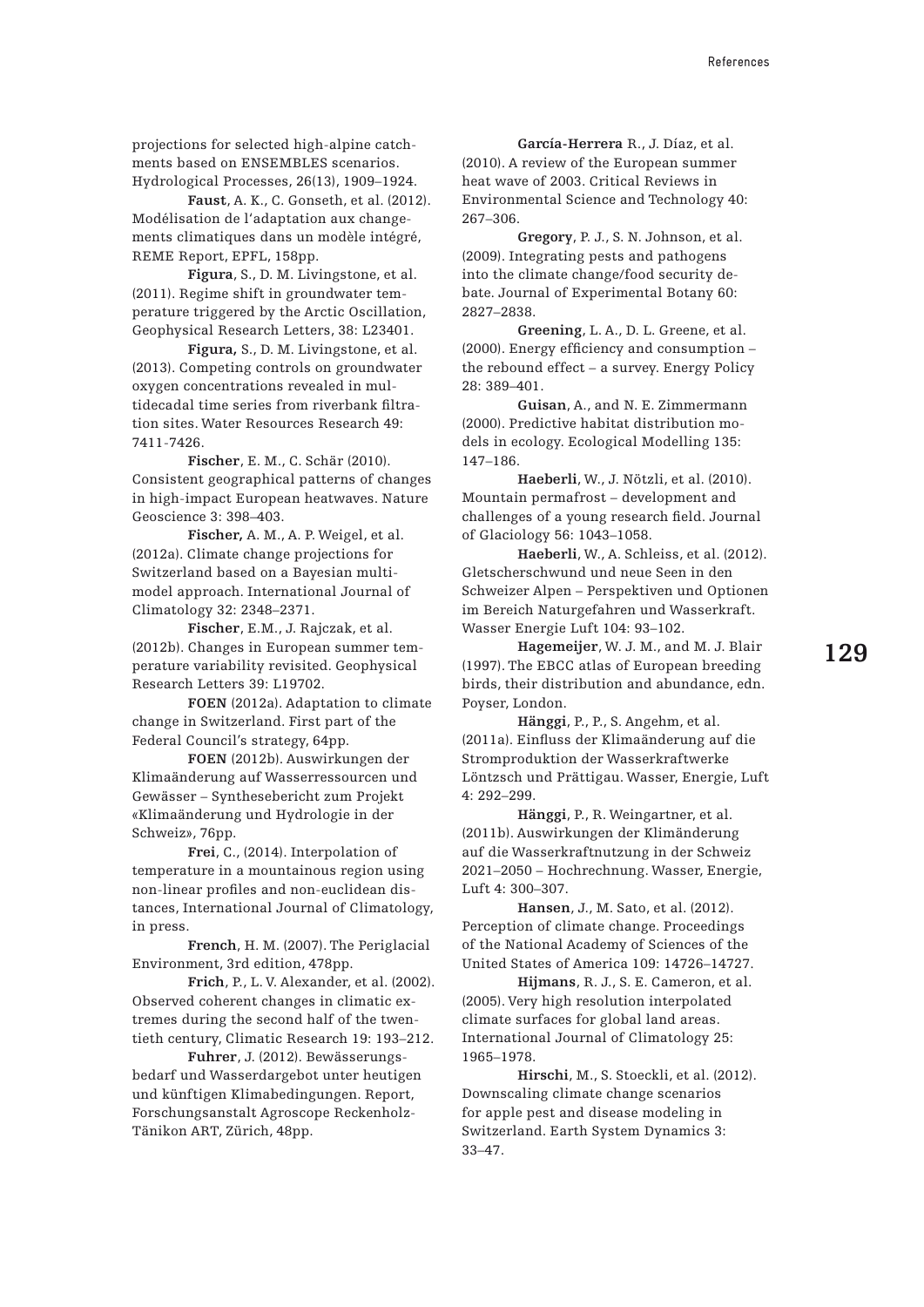**Hoehn**, E., and A. Scholtis (2011). Exchange between a river and groundwater, assessed with hydrochemical data. Hydrology and Earth System Sciences 15: 983–988.

**Holthausen**, Perch-Nielsen, et al. (2011). Pilotprojekt Analyse klimabedingter Risiken und Chancen in der Schweiz. Ernst Basler + Partner, WSL und SLF, im Auftrag von BAFU und ARE, 139pp.

**Holzkämper**, A., J. Fuhrer, et al. (2013a). Temperaturtrends und Rebbau in der Schweiz. Schweizer Zeitschrift für Obst- und Weinbau 13: 6–9.

**Holzkämper**, A., P. Calanca, et al. (2013b). Identifying climatic limitations to grain maize yield potentials using a suitability evaluation approach. Agricultural and Forest Meteorology 168: 149–159.

**Huggel**, C., J. J. Clague, et al. (2012). Is climate change responsible for changing landslide activity in high mountains? Earth Surface Processes and Landforms 37: 77–91.

**Hugh-Jones**, M. E. (1994). Livestock: Management and decision making. In Griffiths, J. F. (ed.) Handbook of agricultural meteorology, 291–298. New York: Oxford University Press.

**Huglin**, P. (1978). Nouveau mode d'évaluation des possibilites héliothermiques d'un milieu viticole. In: Proceedings of the Symposium International sur l'ecologie de la Vigne. Ministère de l'Agriculture et de l'Industrie Alimentaire, Contança, 89–98.

**Hunt**, H., J. Schubert, et al. (2002). Operation and maintenance considerations, in Riverbank filtration: Improving source-water quality, Water science and technology library, 43, edited by C. Ray et al., pp. 61–70, Kluwer Academic Publishers, Dordrecht, Netherlands.

**Huss**, M., A. Bauder, et al. (2008). Determination of the seasonal mass balance of four alpine glaciers since 1865. Journal of Geophysical Research, 113: F01015.

**Huss**, M., G. Jouvet, et al. (2010). Future high-mountain hydrology: A new parameterization of glacier retreat. Hydrology Earth System Science 14: 815–829.

**Im**, E. S., E. Coppola, et al. (2010). Local effects of climate change over the Alpine region: A study with a high resolution regional climate model with a surrogate climate change scenario, Geophysical Research Letters 37: L05704.

**IMS Health** (2012). Monthly data on pharmaceutical sales in Switzerland. IMS Health, Hergiswil, Switzerland.

**IPCC** (1990). First Assessment Report of the Intergovernmental Panel on Climate Change. Cambridge University Press, Cambridge, UK, and New York, NY, USA.

**IPCC** (1995). Second Assessment Report of the Intergovernmental Panel on Climate Change. Cambridge University Press, Cambridge, UK, and New York, NY, USA.

**IPCC** (2001). Third Assessment Report of the Intergovernmental Panel on Climate Change. Cambridge University Press, Cambridge, UK, and New York, NY, USA.

**IPCC** (2007a). Climate Change 2007: The physical science basis. Contribution of Working Group I to the Fourth Assessment Report of the Intergovernmental Panel on Climate Change. Cambridge University Press, Cambridge, UK, and New York, NY, USA, 996pp.

**IPCC** (2007b). Climate Change 2007: Impacts, Adaptation and Vulnerability. Contribution of Working Group II to the Fourth Assessment Report of the Intergovernmental Panel on Climate Change. Cambridge University Press, Cambridge, UK, and New York, NY, USA, 976pp.

**IPCC** (2012). Managing the risks of extreme events and disasters to advance climate change adaptation. A special report of Working Groups I and II of the Intergovernmental Panel on Climate Change. Cambridge University Press, Cambridge, UK, and New York, NY, USA, 582pp.

**IPCC** (2013). Climate Change 2013: The physical science basis. Contribution of Working Group I to the Fifth Assessment Report of the Intergovernmental Panel on Climate Change. Cambridge University Press, Cambridge, UK, and New York, NY, USA.

**Isaac**, M., and D.P. van Vuuren (2009). Modeling global residential sector energy demand for heating and air conditioning in the context of climate change. Energy Policy 37: 507–521.

**Jalas**, J., and J. Suominen (1972– 2005). Atlas Florae Europaeae, edn. The Committee for Mapping the Flora of Europe and Societas Biologica Fennica Vanamo, Helsinki.

**Jansson**, P. E. (2012). CoupModel: model use, calibration, and validation. Transactions of the ASABE 55: 1335–1344.

**Johnson**, H. D. (1994). Animal Physiology. In Griffiths, J. F. (ed.) Handbook of agricultural meteorology, 256–263. New York: Oxford University Press.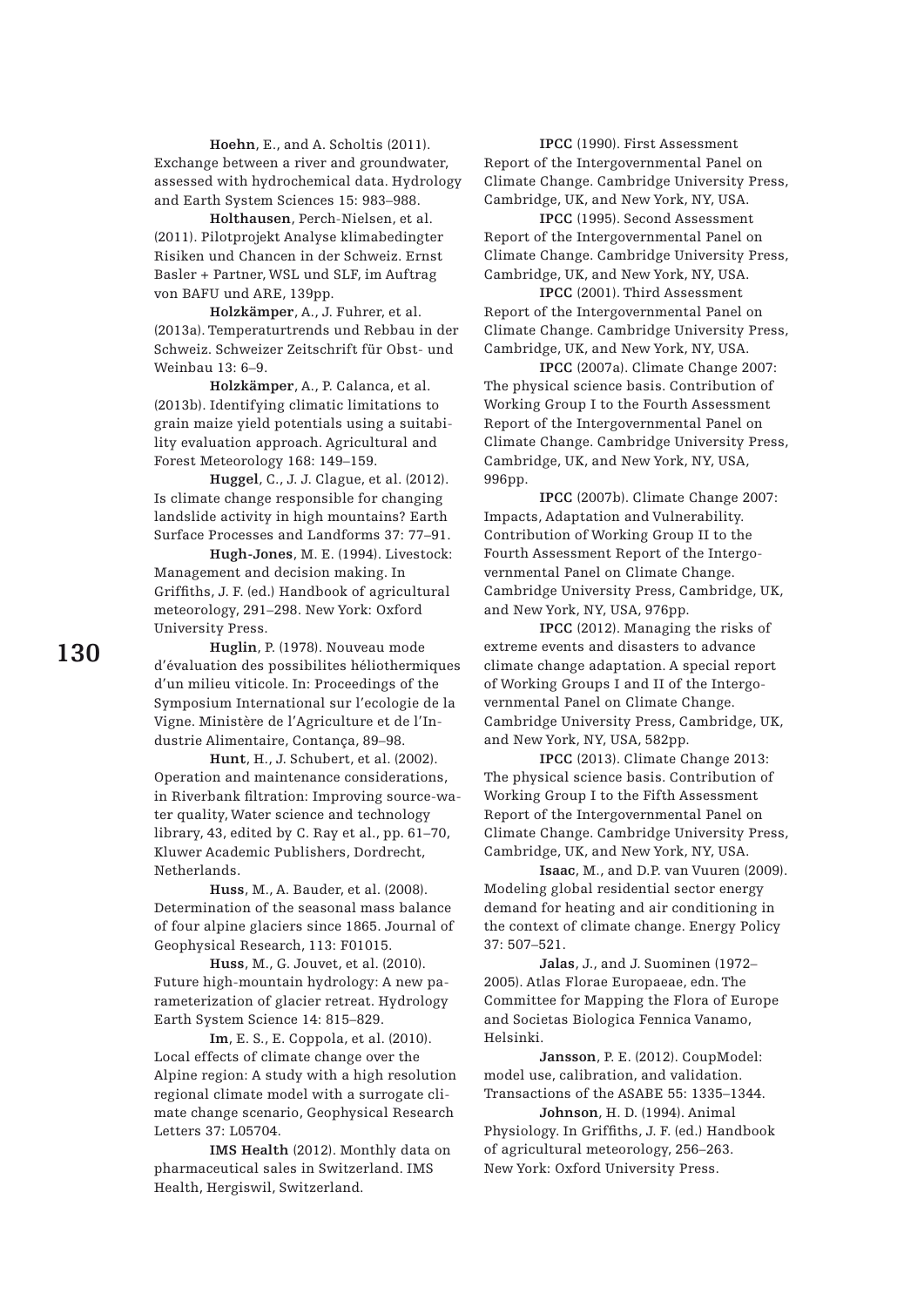**Jones**, G. V., R. Reid, et al. (2012). Climate, Grapes, and Wine: Structure and Suitability in a Variable and Changing Climate. In Dougherty, P. H. (ed.) The geography of wine: regions, terroir and techniques, 109–133. Dodrecht, Springer Verlag.

**Kapphan**, I., P. Calanca, et al. (2012). Climate Change, Weather Insurance Design and Hedging Effectiveness. The Geneva Papers 37: 286–317.

**Köplin**, N., B. Schädler, et al. (2012). Relating climate change signals and physiographic catchment properties to clustered hydrological response types. Hydrology and Earth System Sciences 16: 2267–2283.

**Köplin**, N., B. Schädler, et al. (2014). Seasonality and magnitude of floods in Switzerland under future climate change. Hydrological Processes, 28: 2567-2578..

**Klein**, T., A. Holzkämper, et al. (2013). Adapting agricultural land management to climate change: A regional multi-objective optimization approach. Landscape Ecology 28: 2029–2047.

**Klein**, T., A. Holzkämper, et al. (2014). Adaptation options under climate change for multifunctional agriculture – a simulation study for western Switzerland. Regional Environmental Change 14: 167-184.

**Klein** Tank, A. M. G., F. W. Zwiers, et al. (2009). Guidelines on Analysis of extremes in a changing climate in support of informed decisions for adaptation, World Meteorological Organization (WMO), WMO-TD (1500).

**Knutti**, R. (2008). Should we believe model predictions of future climate change? Philosophical Transactions of the Royal Society A: Mathematical, Physical and Engineering Sciences 366: 4647–4664.

**Knutti**, R., R. Furrer, et al. (2010). Challenges in combining projections from multiple climate models. Journal of Climate 23: 2739–2758.

**Kobierska**, F., T. Jonas, et al. (2013). Future runoff from a partly glacierized water-shed in Central Switzerland: A two-model approach. Advances in Water Resources 55: 204–214.

**Kotlarski**, S., T. Bosshard, et al. (2012). Elevation gradients of European climate change in the regional climate model COSMO-CLM, Climatic Change 112: 189–215.

**Lautenschlager,** M., K. Keuler, et al. (2009). Climate simulation with CLM, Scenario A1B run no.1, Data Stream 3:

European region MPI-M/MaD. Deutsches Klimarechenzentrum, Hamburg, Germany.

**Lehning**, M., I. Volksch, et al. (2006). ALPINE3D: a detailed model of mountain surface processes and its application to snow hydrology. Hydrological Processes 20: 2111–2128.

**Linsbauer**, A., F. Paul, et al. (2013). Comparing three different methods of modelling scenarios of future glacier change in the Swiss Alps, Annals of Glaciology 54: 241–253.

**Lischke**, H., N. E. Zimmermann, et al. (2006).TreeMig: A forest-landscape model for simulating spatio-temporal patterns from stand to landscape scale. Ecological Modelling 199: 409–420.

**Lobell,** D. B., W. Schlenker, et al. (2011). Climate trends and global crop production since 1980. Science 333: 616–620.

**Lustenberger**, A., Knutti, R., et al. (2014). The potential of pattern scaling for projecting temperature-related extreme indices, International Journal of Climatology 34: 18-26.

**Lüthi**, M. P. (2009). Transient response of idealized glaciers to climate variations. Journal of Glaciology 55: 918–930.

**Lüthi**, M. P., A. Bauder, et al. (2010). Glacier volume change reconstruction from length change data of the Swiss Alps. Journal of Geophysical Research 115: F04022.

 **Marty**, C. (2008). Regime shift of snow days in Switzerland. Geophysical Research Letters 35: L12501.

**Masson**, D., and R. Knutti (2011). Climate model genealogy. Geophysical Research Letters 38: L08703.

 **Meier**, F., R. Engesser, et al. (2009). Forstschutz-Überblick 2008. Eidg. Forschungsanstalt Wald Schnee Landschaft WSL, Birmensdorf CH, 24pp.

 **MeteoSchweiz** (2013). Klimaszenarien Schweiz – Eine regionale Übersicht. Fachbericht MeteoSchweiz 243, 36pp.

 **Meyer**, R. (2012). Die Auswirkungen der projizierten Klimaänderung auf Sommerniedrigwasser im Schweizer Mittelland basierend auf einer multivariablen Kalibrierung des hydrologischen Modellsystems PREVAH. Inauguraldissertation der Philosophischnaturwissenschaftlichen Fakultät der Universität Bern.

**Nakicenovic**, N., and R. Swart (2000). IPCC Special Report Emission Scenarios. Cambridge, IPCC.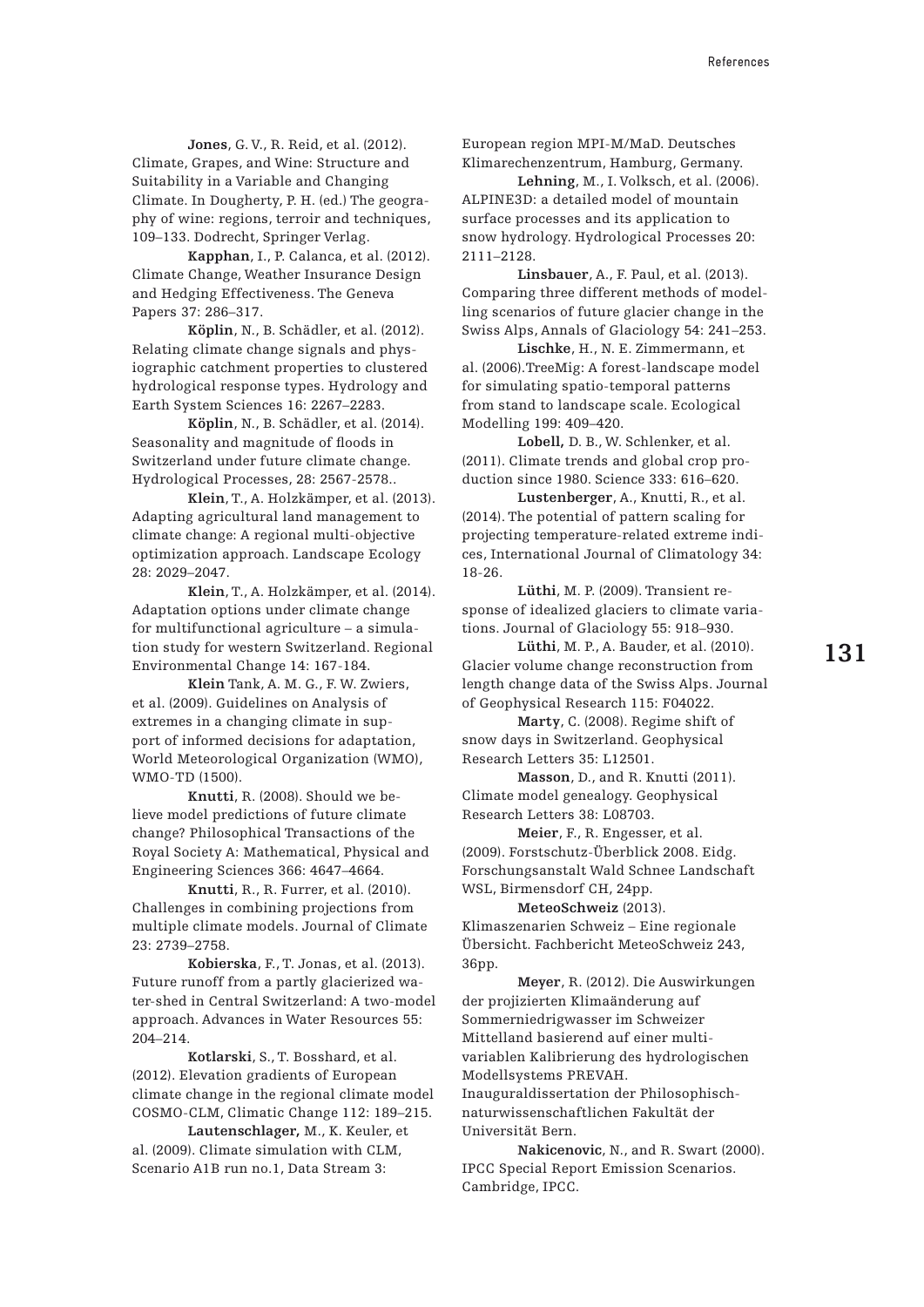**NewIndex AG** (2012). Monthly data on doctor visits in Switzerland. NewIndex AG, Olten, Switzerland.

**OcCC** (2003). Extremereignisse und Klimaänderung. OcCC/ProClim, Bern, Switzerland, 88pp.

**OcCC** (2007). Klimaänderung und die Schweiz 2050 – Erwartete Auswirkungen auf Umwelt, Gesellschaft und Wirtschaft. OcCC/ ProClim, Bern, Switzerland, 168pp.

 **Parmesan**, C., and G. Yohe (2003). A globally coherent fingerprint of climate change impacts across natural systems. Nature 421: 37–42.

**Pearman**, P. B., and D. Weber (2007). Common species determine richness patterns in biodiversity indicator taxa. Biological Conservation 138: 109–119.

**Pearman**, P. B., A. Guisan, et al. (2011). Impacts of climate change on Swiss biodiversity: An indicator taxa approach. Biological Conservation 144: 866–875.

**PERMOS** (2010). Permafrost in Switzerland 2006/2007 and 2007/2008. Noetzli, J. and Vonder Mühll, D. (eds.), Glaciological Report (Permafrost) No. 8/9 of the Cryospheric Commission of the Swiss Academy of Sciences, 68pp.

**Pesquer**, L., A. Cortés, et al. (2010). Parallel ordinary kriging interpolations incorporating automatic variogram fitting. Computer & Geosciences 37: 464–473.

**Petgen**, M., (2007). Reaktion der Reben auf den Klimawandel. Schweizer Zeitschrift für Obst- und Weinbau 9: 6–9.

**Rahmstorf**, S., and D. Coumou (2012). Increase of extreme events in a warming world. Proceedings of the National Academy of Sciences of the United States of America 109: 4708.

**Rajczak**, J., P. Pall, et al. (2013). Projections of extreme precipitation events in regional climate simulations for Europe and the Alpine Region, Journal of Geophysical Research 118: 3610-3626.

**Rasche**, L., L. Fahse, et al. (2012). Enhancing gap model accuracy by modeling dynamic height growth and dynamic maximum tree height. Ecological Modelling 232: 133–143.

**Rigling**, A., C. Elkin, et al. (2012). Waldentwicklung in zentral-alpinen Trockentälern unter fortschreitendem Klimawandel – die Fallstudie Region Visp. Schweizerische Zeitschrift für Forstwesen 163: 481–492.

**Rigling**, A., C. Bigler, et al. (2013). Driving factors of a vegetation shift from Scots pine to pubescent oak in dry Alpine forests. Global Change Biology 19: 229–240.

**Rixen**, C., M. Teich, et al. (2011). Winter Tourism and Climate Change in the Alps: an Assessment of Resource Consumption, Snow Reliability, and Future Snow-making Potential. Mountain Research and Development 31: 229–236.

**Robine** J.M., S. L. K. Cheung, et al. (2008). Death toll exceeded 70,000 in Europe during the summer of 2003. Comptes Rendus Biologies 331: 171–178.

**Sadras**, V. O., and M. A. Moran (2013). Asymmetric warming effect on the yield and source: Sink ratio of field-grown grapevine. Agricultural and Forest Meteorology 173: 116–126.

**Salzmann**, N., S. Kotlarski, et al. (2013). Advancing and facilitating the use of RCM data in climate impacts research. Impacts World 2013, International Conference on Climate Change Effects, May 27–30 2013, Potsdam: 565-572.

**Samietz**, J., B. Graf, et al. (2008). SOPRA: phenology modelling of major orchard pests – from biological basics to decision support. Acta Horticulturae 803: 35–42.

**SBV/USP** (Schweizerischer Bauernverband/Union Suisse des Paysans) (2012). Statistische Erhebungen und Schätzungen über Landwirtschaft und Ernährung/Statistiques et évaluations concernant l'agriculture et l'alimentation 2011. SBV Statistik/USP Statistique, Brugg, 268pp.

**Schär**, C., and G. Jendritzki (2004). Hot news from summer 2003. News and views. Nature 432: 559–560.

**Schär**, C., P. L. Vidale, et al. (2004). The role of increasing temperature variability in European summer heatwaves. Nature 427: 332–336.

**Scherler**, M., C. Hauck, et al. (2010). Meltwater infiltration into the frozen active layer at an alpine permafrost site. Permafrost and Periglacial Processes 21: 325–334.

**Scherler**, M., Hauck, et al. (2013). Modeled sensitivity of two alpine permafrost sites to RCM-based climate scenarios Journal of Geophysical Research 118: 780-794.

**Scherrer**, S. C., C. Appenzeller, et al. (2004). Trends in Swiss Alpine snow days: The role of local- and large-scale climate variability. Geophysical Research Letters 31: L13215.

**132**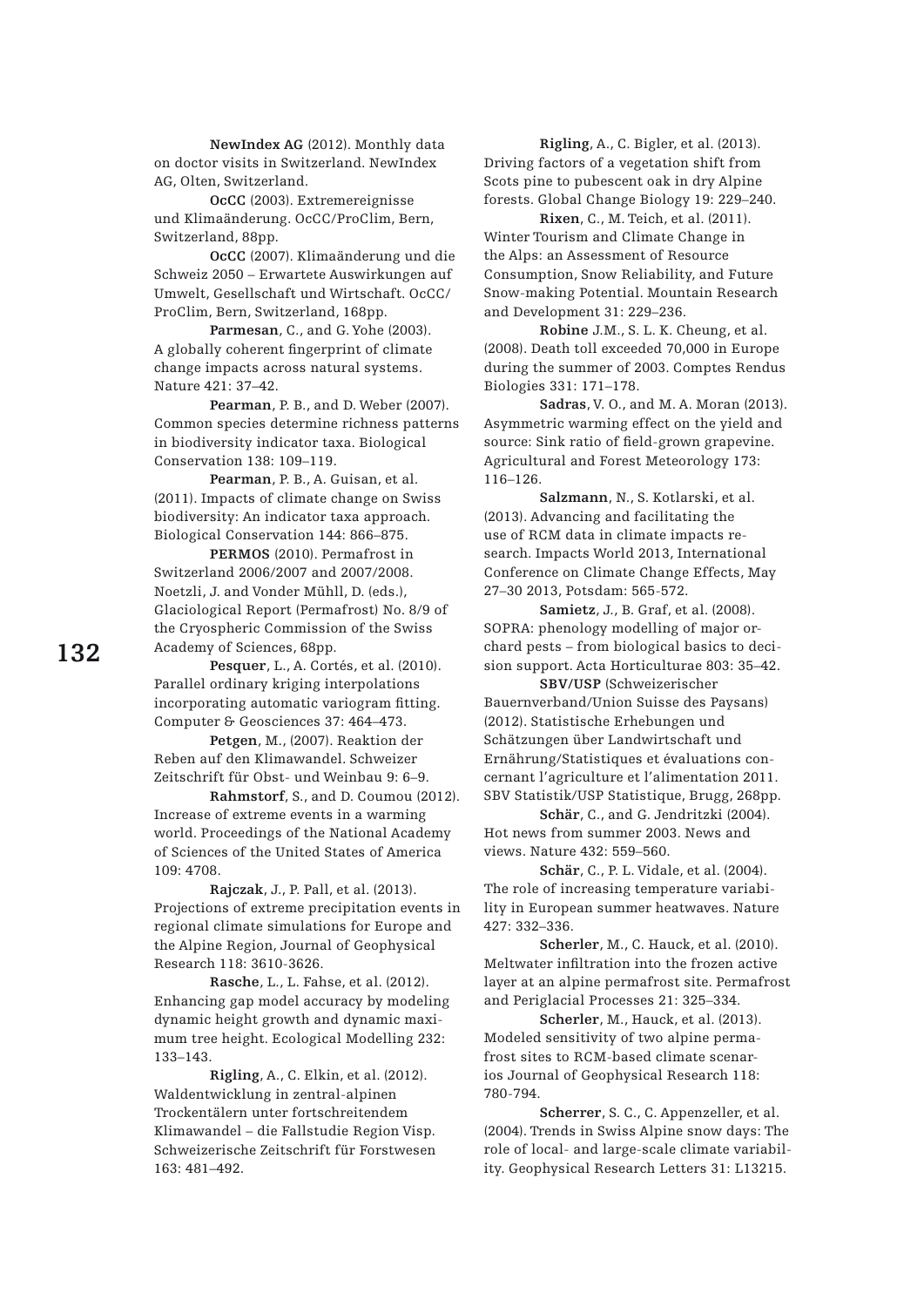**Scherrer**, S. C., C. Appenzeller, et al. (2005). European temperature distribution changes in observations and climate change scenarios. Geophysical Research Letters 32: L19705.

**Schulla**, J., and K. Jasper (2007). Model Description WaSiM-ETH.Technical report, 181pp.

**Schürch**, M. (2011). Auswirkungen des Klimawandels auf das Grundwasser. Erster Bericht der Arbeitsgruppe "Klima und Grundwasser", Gas Wasser Abwasser 3: 177–182.

 **Schweizerische Gesellschaft für Hydrologie und Limnologie** (SGHL) und Hydrologische Kommission (CHy) (Hrsg.) 2011: Auswirkungen der Klimaänderung auf die Wasserkraftnutzung – Synthesebericht. Beiträge zur Hydrologie der Schweiz, Nr. 38, 28 S., Bern. (2011).

**Scott**, D., C. M. Hall, et al. (2012). Tourism and climate change, London and New York: Routledge.

**Seibert**, J., and M. J. P. Vis (2012). Teaching hydrological modeling with a user friendly catchment-runoff-model software package. Hydrology and Earth System Sciences 16: 3315–3325.

**Serquet**, G., C. Marty, et al. (2011). Seasonal trends and temperature dependence of the snowfall/precipitation day ratio in Switzerland. Geophysical Research Letters 38: L07703.

 **SFSO** (2012). Monthly data on hospitalizations in Switzerland. Swiss Federal Statistical Office, Neuchatel, Switzerland.

**SIA** (1982). Degree-days in Switzerland, Recommendation 381/3, Swiss Society of Engineers and Architects, Zurich.

**Sivakumar**, M. V. K., and R. P. Motha (eds) (2007). Managing climate risks in agriculture. Berlin: Springer

 **Sorrell**, S. (2007). The rebound effect: An assessment of the evidence for economywide energy savings from improved energy efficiency. A report produced by the Sussex Energy Group for the Technology and Policy Assessment function of the UK Energy Research Centre, UK Energy Research Centre

 **Sprenger**, C., G. Lorenzen, et al. (2011). Vulnerability of bank filtration systems to climate change. Science of the Total Environment 409: 655–663.

 **Steiger**, R. (2010). The impact of climate change on ski season length and snow-making requirements, Climate Research 43: 251–62.

**Steiger**, R., and B. Abegg (2013). The Sensitivity of Austrian Ski Areas to Climate Change, Tourism Planning & Development 10: 480–493.

**Stern**, N., S. Peters, et al. (2006). Stern Review: The Economics of Climate Change, HM Treasury, London.

 **Stoeckli**, S., M. Hirschi, et al. (2012). Impact of climate change on voltinism and prospective diapause induction of a global pest insect – Cydia pomonella (L.). PLoS ONE 7: e35723.

 **Stoffel**, M., and C. Huggel (2012). Effects of climate change on mass movements in mountain environments. Progress in Physical Geography 36: 421–439.

 **Surchat**, M. (2011). Les scénarios à long terme du PIB suisse, La Vie économique – Revue de politique économique 6: 9–11.

 **Swiss Statistical Office** (2010). Les scénarios de l'évolution de la population de la Suisse 2010–2060, Neuchâtel: Office fédéral de la statistique.

 **Temperli**, C., H. Bugmann, et al. (2013). Cross-scale interactions among bark beetles, climate change, and wind disturbances: a landscape modeling approach. Ecological Monographs 83: 383–402.

**Thom**, E. C. (1958). The discomfort index. Weatherwise 12: 57–60.

**Thomas**, C. D., and J. J. Lennon (1999). Birds extend their ranges northwards. Nature 399: 213–213.

**Thomas**, C. D., A. Cameron, et al. (2004). Extinction risk from climate change. Nature 427: 145–148.

**Tinner**, W., M. Conedera, et al. (2005). Fire ecology north and south of the Alps since the last ice age. Holocene 15: 1214–1226.

**Torriani**, D. S., P. Calanca, et al. (2007). Potential effects of changes in mean climate and climate variability on the yield of winter and spring crops in Switzerland. Climate Research 34: 59–69.

**Torriani**, D. S., P. Calanca, et al. (2008). Hedging with weather derivative to cope with climate variability and change in grain maize production. Agricultural Finance Review 68: 67–81.

**Trnka**, M., J. E. Olesen, et al. (2011). Agroclimatic conditions in Europe under climate change. Global Change Biology 17: 2298–2318.

**Vandentorren** S., F. Suzan, et al. (2004). Mortality in 13 French cities during the August 2003 heat wave. American Journal of Population health 94: 1518–1520.